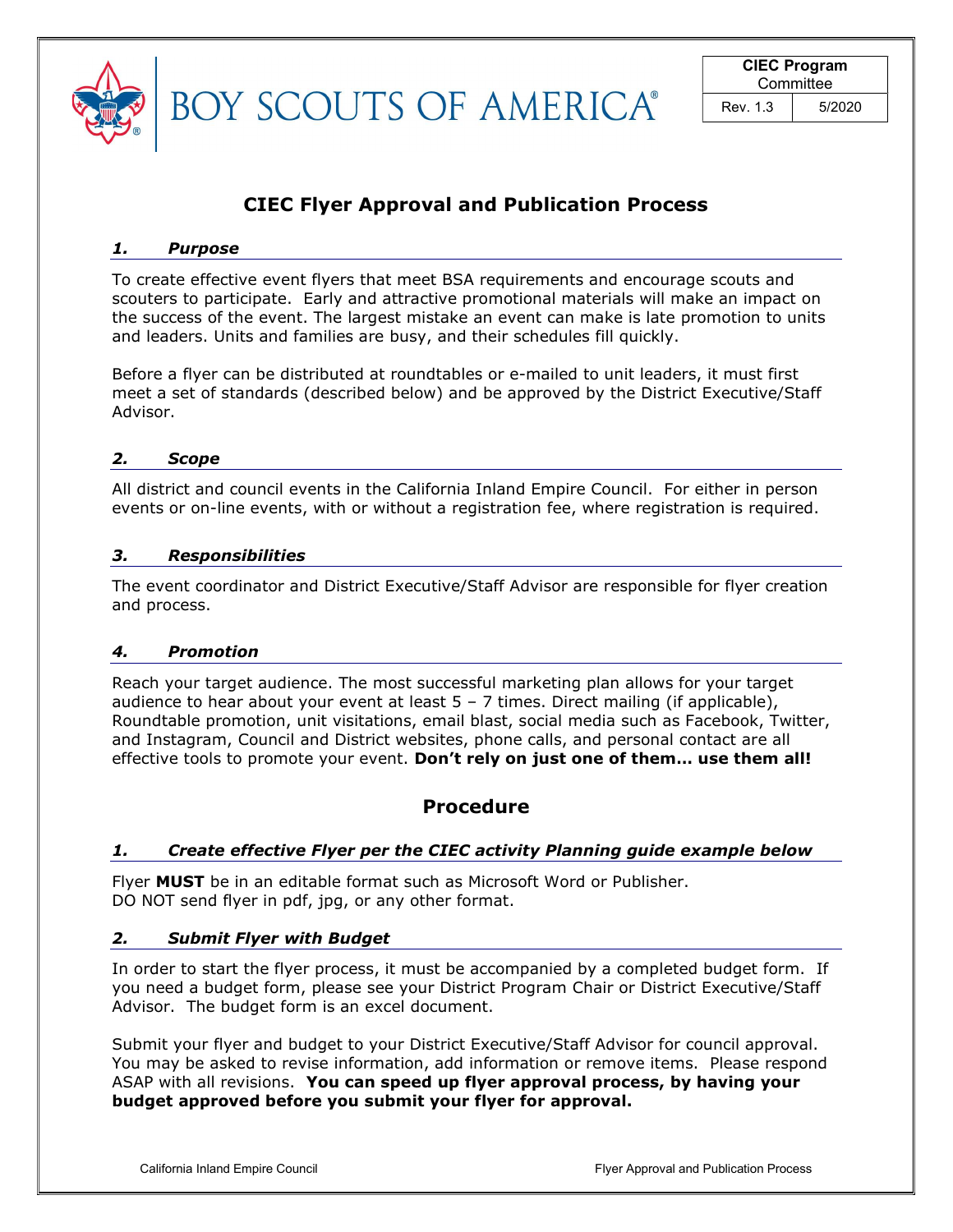| BOY SCOUTS OF AMERICA® |
|------------------------|

#### 3. Staff /Webmaster Approval

Once budget is approved, the final details of the flyer will be reviewed. District Executive/Staff Advisor forwards flyer to the following for approval and/or revision requests:

- Council registration staff
- Webmaster

Comments or recommendation for revisions should be returned to District Executive/Staff Advisor and Event Coordinator within two weeks.

#### 4. Revisions & Resubmittal

- Simple grammar/spelling revisions will be made at council office by staff.
- Webmaster will insert online registration link.
- Substantial revision requests will be sent to Event Coordinator AND District Executive/Staff Advisor to make revisions.
- Once revisions are complete, event coordinator returns document back to District Executive/Staff Advisor.

Allow one week for staff to review revisions.

#### 5. Staff /Webmaster Approval FINAL

After final approval from District Executive/Staff Advisor, Council Office Staff and Webmaster, final copy will be emailed to event coordinator with term FINAL in subject and converted to PDF. UST THIS PDF FOR ALL PROMOTIONS OF THE EVENT.

#### 6. Online Promotion and Registration

Once the FINAL pdf is created, CIEC Webmaster will set up:

- online registration (including pdf download of flyer)
	- o NOTE: ONCE ONLINE REGISTRTION IS ACTIVE, THERE CAN BE NO FURTHER CHANGES, EXCEPT LOCATION OR DATE.
- include in Monday Memo
- CIEC web page (either on Home Page or appropriate Program Area drop down page).

Allow one week for this to be set up online.

#### 7. Office Registration

Office staff can begin to field calls and take registrations.

#### 8. Registration Results

An Excel file with registrations will be sent to event coordinator upon request or every Friday until event date.

Registration files will be available to Event Coordinator via secure file location. Contact your District Executive/Staff Advisor for more information.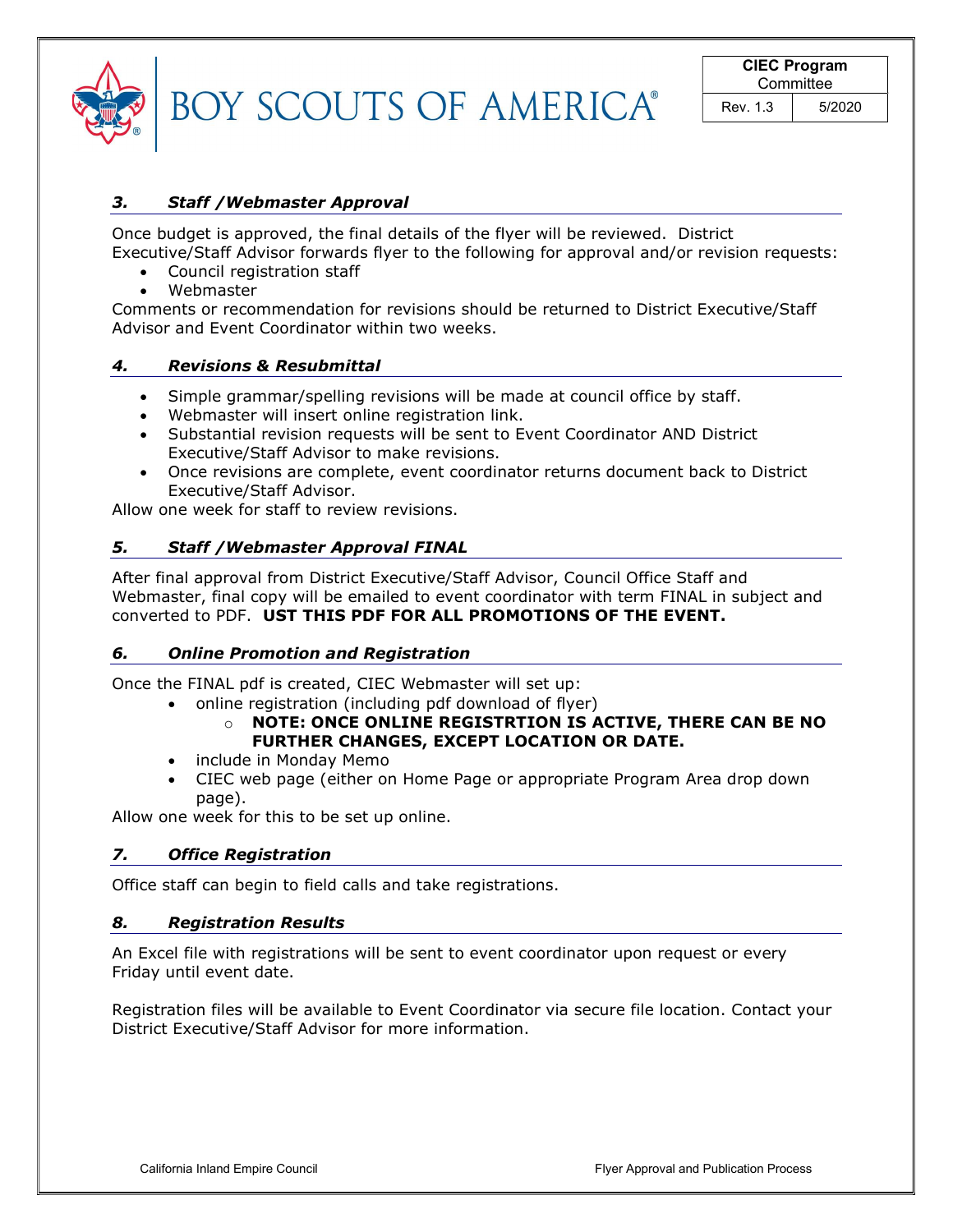

**BOY SCOUTS OF AMERICA®** 

# Flyer Guidelines and Suggestions

# 1. WHAT – EVENT NAME

- Event Name (Keep it consistent year to year if possible).
- Include your District Name and Logo (if district event).
- Include event details such as what activities and /or rank advancement will take place (be sure to include any pre-requisites needed before attending).
- Include Event LOGO and BSA insignia where you can- BSA approved and licensed for use images can be found at https://scouting.webdamdb.com/bp/#/
- A full guide on how to use BSA images can be found here: https://filestore.scouting.org/filestore/pdf/310-0231.pdf
- Include council project code (This can be obtained from your District Executive/Staff Advisor).
- Use of United Way Logo is optional.

# 2. WHERE

- Include the location name and address for the event
- Where do they send check payments? Please use: Please mail completed form and fees to: BSA-CIEC Name of event 1230 Indiana Court Redlands, CA 92374
- Under no circumstances can registration forms be returned to an address of a volunteer or unit.
- Where to register online include the following: REGISTER ONLINE AT http://www.ciecbsa.org/xxxx (get address link from the CIEC webmaster).

# **WHEN**

- Full date of event prominently displayed, include the year to help quickly identify.
- Registration Deadline no less than 2 weeks from event date.
- There are no early birds or late fees standard registration fees only.

# 4. WHO

- Who can attend the event be clear as new families are unfamiliar with some terms.
- Who is the event leader and how can they be contacted (email address required).

# 5. COST- How Much and for whom

- Cleary state the cost and what it includes.
- $\bullet$  Include the cost breakdown i.e., cost for adults vs Youth.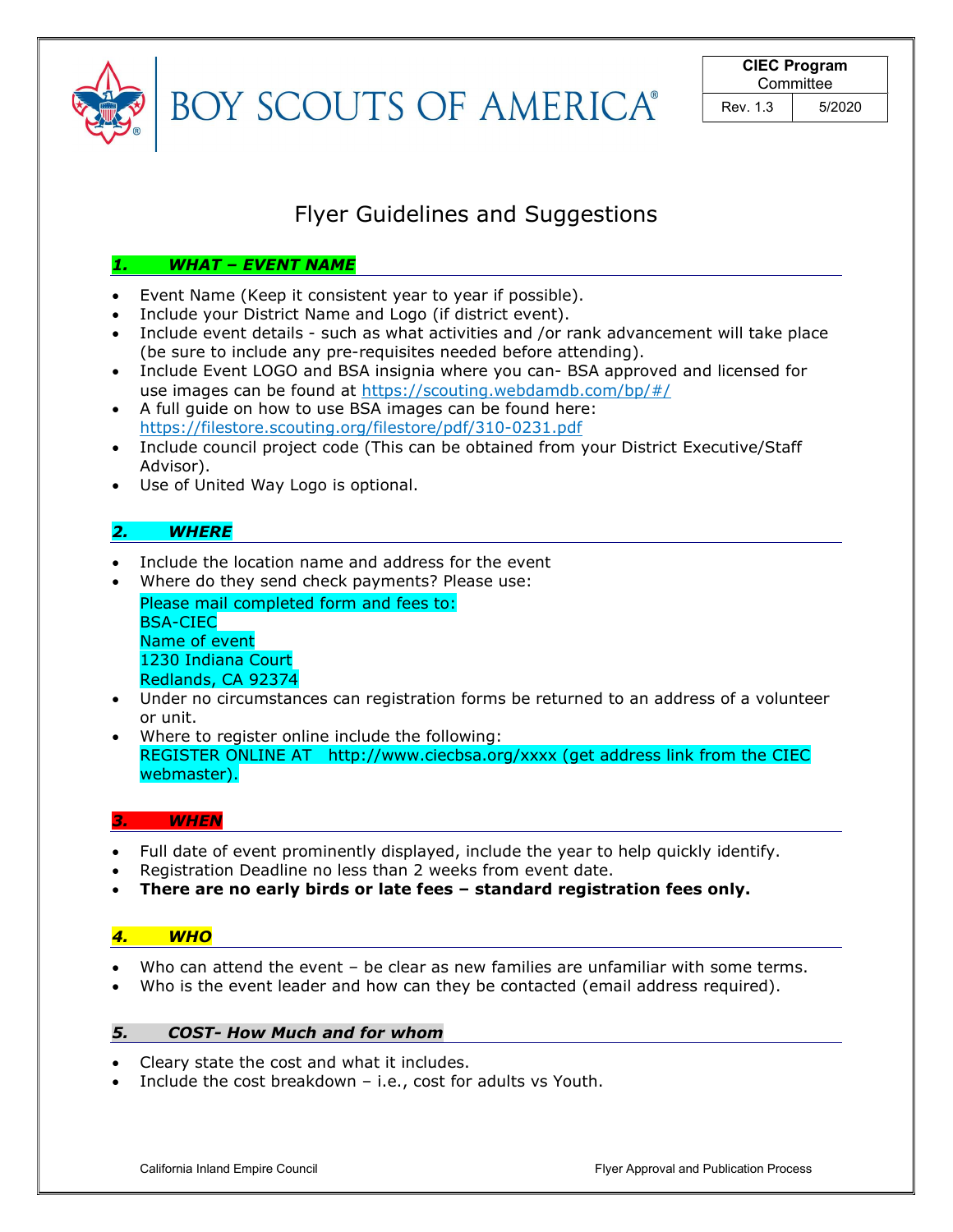| ® |  |
|---|--|

# 6. INFORMATION TO COLLECT

- Include the types of information you want to collect -THIS INFORMATION COLLECTION WILL BE DUPLICATED ON THE ONLINE REGISTRATION.
- If you do not have a mail in registration be sure to include a document with information you would like collected on participants, consider whether you need the following:
	- $\circ$  Cub Scouts Unit #, District, Ranks, age, gender
	- $\circ$  Scouts BSA Unit #, District, Rank, Patrol, age, gender
	- $\circ$  **Crews** Unit #, District, Rank, age, gender
	- $\circ$  **Adults** Unit #, District, position, registered with BSA
	- $\circ$  Tagalong (NON BSA YOUTH) age, gender
- Do you need to know about food allergies or restrictions?
- Do you need to know about any special needs at registration?

#### OTHER CONSIDERATIONS

- Do not use logos, trademarks or images belonging to others, that we do not have approval to use. If you are unsure of the copyright license do not use it.
- Keep in mind your flyer may appear in color and black and white, so keep colors simple and photo images clear.

# APPROVAL TIMELINE - SUMMARY

- For faster flyer approval, have your budget approved before you turn in flyer approval.
- 2 weeks from turn in for District Executive/Staff Advisor to review and route to
- registration and webmaster for comments back to event coordinator (Step 3 above).
- Word document returned to event coordinator for substantial revisions-if needed.
- 1 week for staff to review revisions (Step 4 above).
- Once event coordinator receives FINAL pdf from staff, allow 1 week for online promotion and registration to be enabled (Step 6 above).